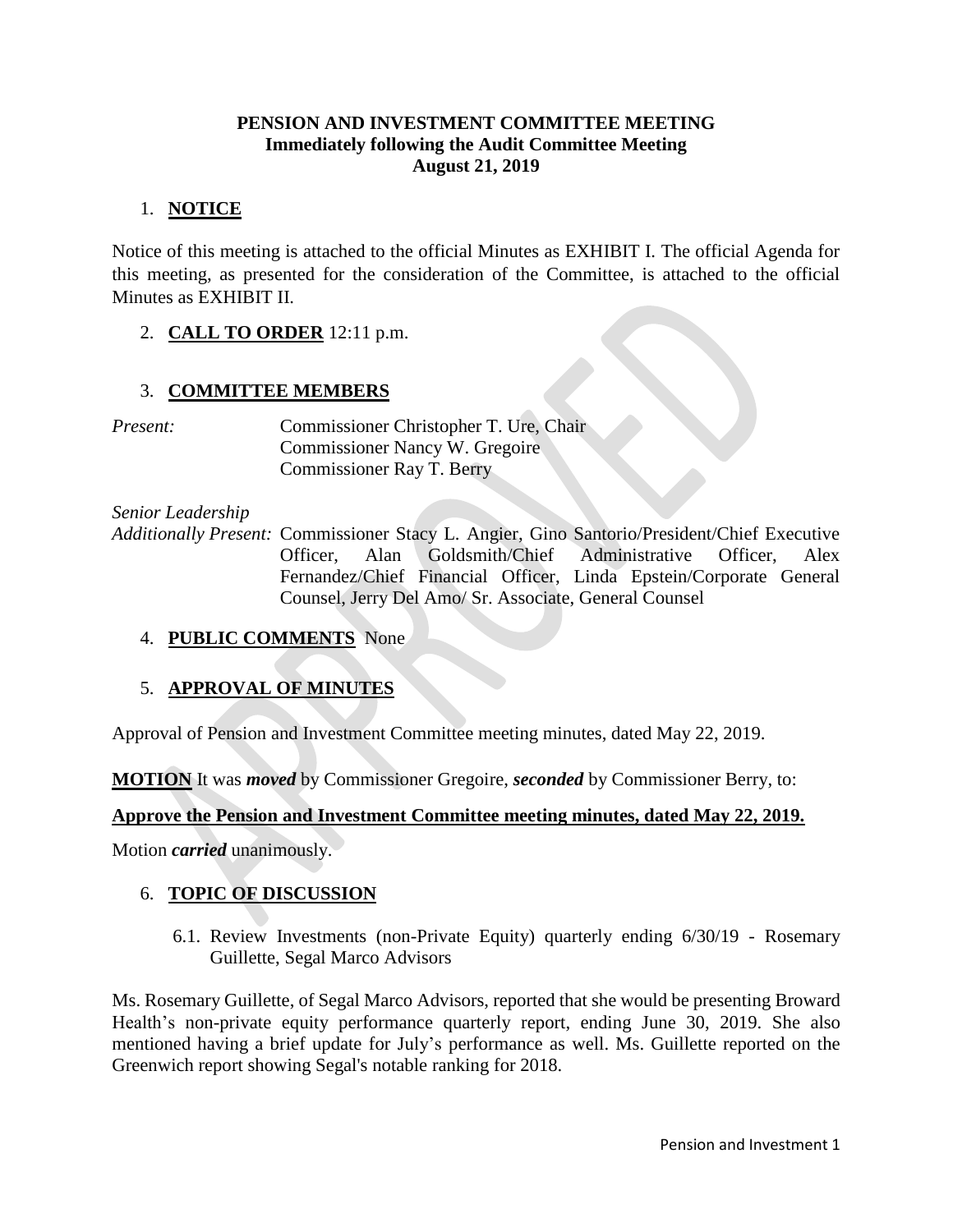Ms. Guillette's gave a review of each manager's performance along with the total fund performance. Items below were included in her presentation.

- Financial Market Conditions
- $\triangleright$  Total Fund
- $\triangleright$  Domestic Equity Managers
- $\triangleright$  International Equity Managers
- Emerging Markets Equity Managers
- $\triangleright$  Fixed Income Managers
- Global Fixed Income Managers
- > MACS Managers
- $\triangleright$  Real Estate Managers
- $\blacktriangleright$  Hedge Fund of Funds
- Closed-Ended Funds
- $\triangleright$  Private Real Estate
- $\triangleright$  Infrastructure Managers
- > Investment Manager Roster

There were no formal recommendations given by Ms. Guillette in regards to changing managers.

Ms. Guillette briefly presented on the July performance, which was characterized as strong for both funds.

**MOTION** It was *moved* by Commissioner Gregoire, *seconded* by Commissioner Berry to:

### **Allocate funds to Brandes Investment Partners versus JP Morgan.**

Both the first and second motions were *withdrawn*.

There was a long discussion regarding JP Morgan being unfunded due to the pending finalization of their contract. The committee discussed funding Brandes Investment Partners instead, given they were in the same asset class. Mr. Fernandez recommended that JP Morgan be given an additional 30 days to complete the agreement with outside counsel.

Fees for both funds were discussed in detail.

6.2. Review Private Equity Investments quarter ending 6/30/19 – Chris Lagan, Congress Assets

Mr. Chris Lagan, with Congress Assets Management, presented the private equity portion of the quarterly report. Mr. Lagan reported on new managers and status on the allocation of funds.

No action taken.

### 7. **ADJOURNMENT** 1:39 p.m.

**MOTION** It was *moved* by Commissioner Gregoire, *seconded* by Commissioner Berry to: